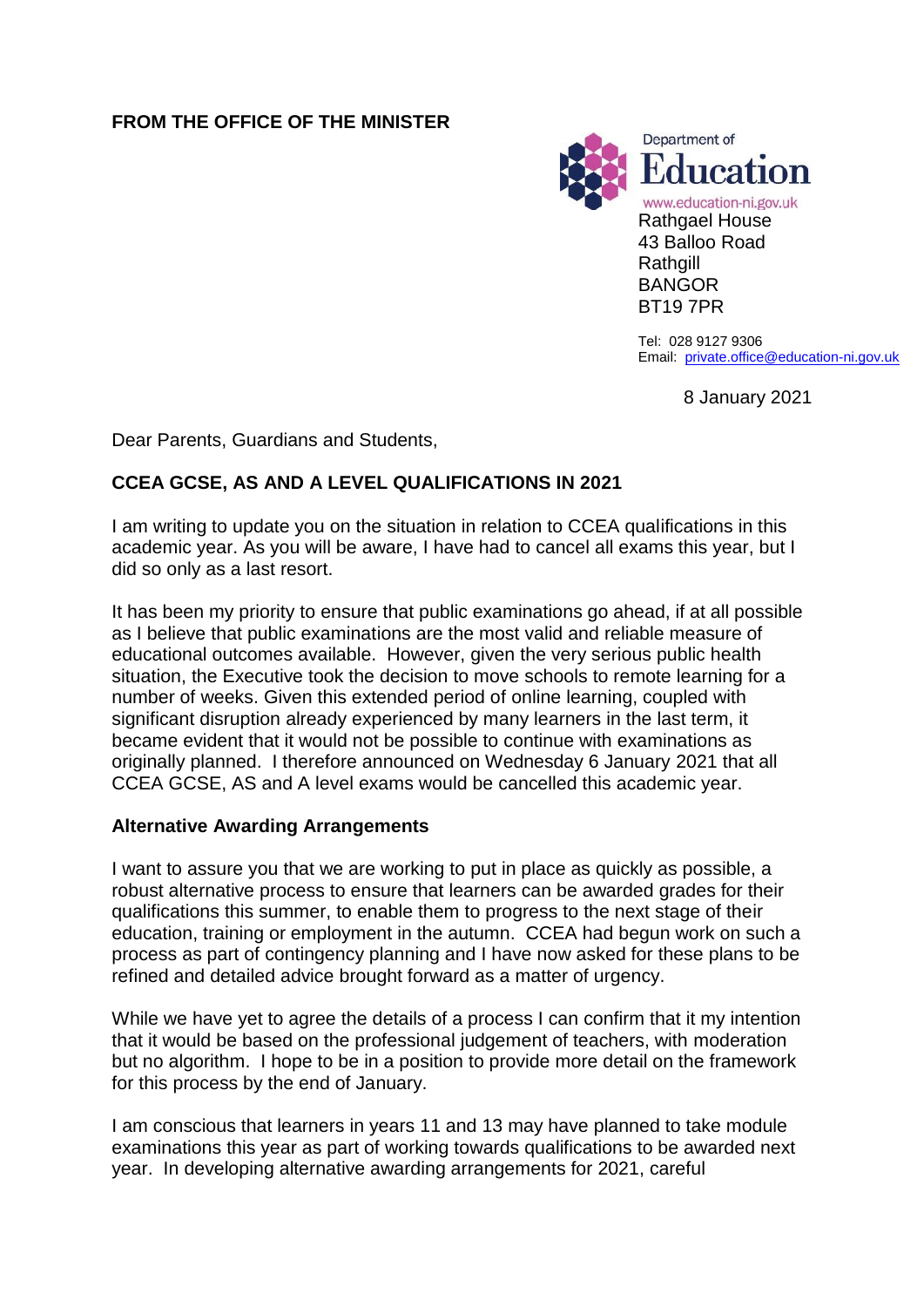consideration will be given to arrangements for these students and the implications for awarding in 2022. Further information will be provided in due course.

It will be important, however, that with the cancellation of exams schools make full use of the remainder of this academic year to try, as far as is possible, to cover the full specification for all qualifications, and **learners need to stay fully engaged in their programmes of learning to be adequately prepared for the transition to the next stage of their education, or into training or employment.** 

## **Controlled Assessments**

I can confirm that in cancelling exams for these qualifications I am cancelling all elements of assessment that were due to be completed, including controlled assessments. However, controlled assessments already completed, and the outcomes of the GCSE unit exams taken by some learners in November 2020 will be an important part of the evidence for centres to use in the grading process. Results for the November series will be issued by CCEA as originally planned.

#### **Occupational Studies**

I have also decided that formal assessments for CCEA's Occupational Studies should be cancelled and replaced with alternative arrangements similar to those deployed in 2020. Details of these arrangements will be provided in the coming weeks.

# **Non-CCEA Qualifications**

As we operate an open market for qualifications many of our young people are studying for qualifications provided by other examination boards which fall outside my control. Schools with pupils studying for non-CCEA qualifications have been advised to contact the relevant awarding organisation for details of arrangements to be put in place for their suite of qualifications. If you/your child was due to sit non-CCEA examinations your school will provide details of alternative arrangements when these are made available. However it may be a number of weeks before information is available from these organisations.

#### **Non-CCEA Vocational Qualifications**

Whilst vocational qualifications (VQs) fall within the remit of the Minister for the Economy, I know that some school learners will be undertaking externally examined vocational qualifications such as BTECs alongside GCSEs and A Levels. Further flexibilities have been put in place for external January VQ exams to enable learning centres, such as schools, to decide whether or not it is appropriate for the exams to take place or not, taking into consideration public health advice and the interests of pupils and staff.

Alternative arrangements will be put in place by relevant awarding organisations where it is not possible for learners to sit their exams in January to ensure that no